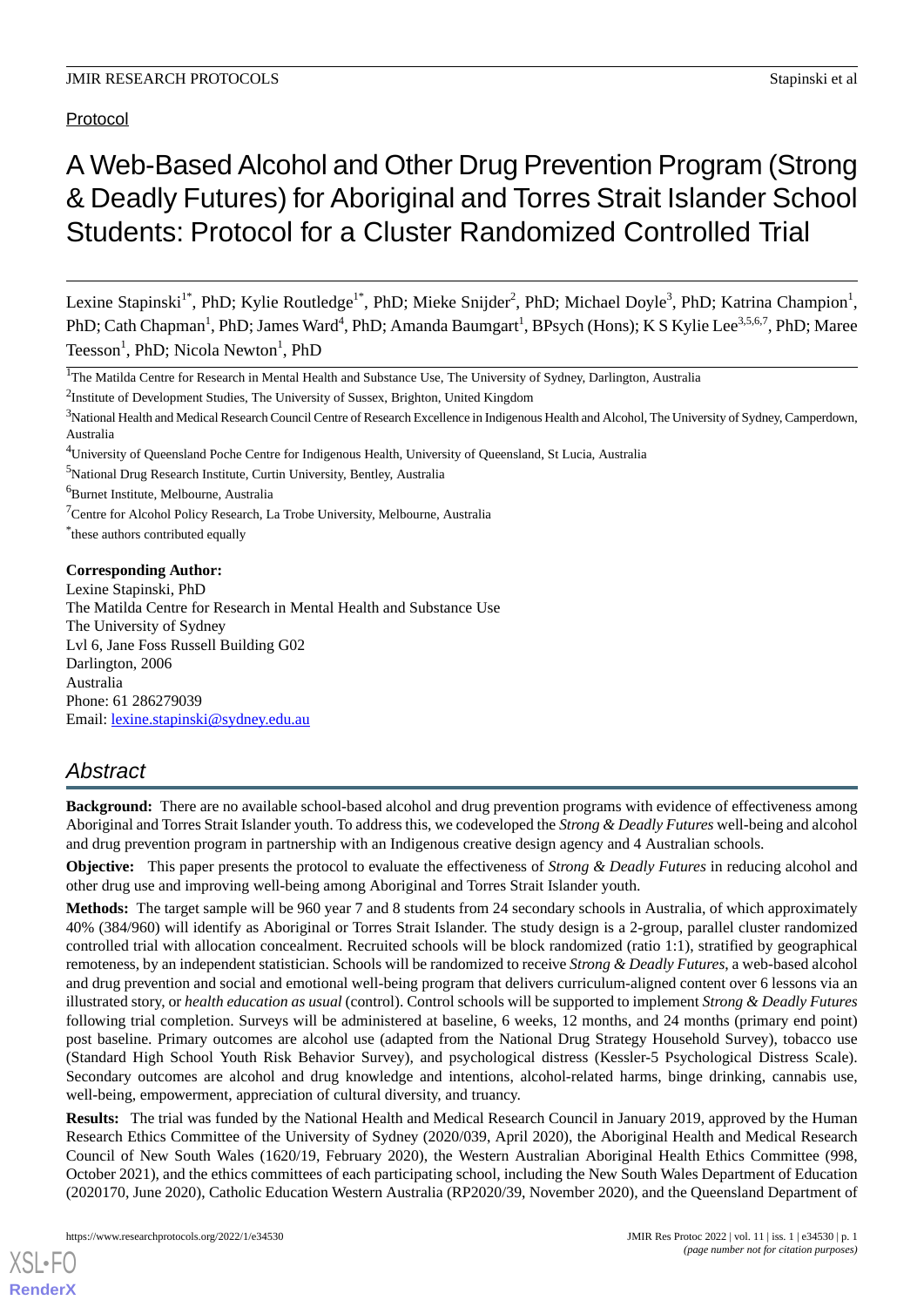Education (550/27/2390, August 2021). Projected dates of data collection are 2022-2024, and we expect to publish the results in 2025. A total of 24 schools have been recruited as of submission of the manuscript.

**Conclusions:** This will be the first cluster randomized controlled trial of a culturally inclusive, school-based alcohol and drug prevention program for Aboriginal and Torres Strait Islander youth; therefore, it has significant potential to address alcohol and other drug harms among Aboriginal and Torres Strait Islander youth.

**Trial Registration:** Australian New Zealand Clinical Trials Registry ACTRN12620001038987; https://www.anzctr.org.au/Trial/Registration/TrialReview.aspx?id=380038&isReview=true

**International Registered Report Identifier (IRRID):** PRR1-10.2196/34530

(JMIR Res Protoc 2022;11(1):e34530) doi: [10.2196/34530](http://dx.doi.org/10.2196/34530)

#### **KEYWORDS**

Aboriginal and Torres Strait Islander; prevention; alcohol; tobacco; substance use; universal prevention; well-being; harm minimization; Indigenous; web-based

## *Introduction*

#### **Background**

Despite the ongoing impacts of colonization, disempowerment, and inequity, strong cultural and community connections have persisted as sources of resilience for Aboriginal and Torres Strait Islander young people [\[1](#page-9-0)[,2](#page-9-1)]. Nonetheless, intergenerational trauma has contributed to poorer emotional and social well-being, with alcohol and other drug (AOD) use identified as both a risk factor for and a consequence of mental illness among Aboriginal and Torres Strait Islander youth [\[3](#page-9-2)]. Over the past decade, encouraging trends have been observed with declines in binge drinking (≥5 standard drinks, each containing 10 g of ethanol) and tobacco use reported among young Aboriginal and Torres Strait Islander adolescents [[4\]](#page-9-3). However, Aboriginal and Torres Strait Islander youth continue to experience disproportionate harm from AOD use and, combined with an average earlier age of use [\[5](#page-9-4),[6\]](#page-9-5), are at increased risk of substance use disorders later in life [\[7](#page-9-6)-[9\]](#page-9-7). To reduce this inequity, it is critical that alcohol and drug prevention initiatives are designed to be culturally relevant for Aboriginal and Torres Strait Islander adolescents to empower them to reach their full potential.

Schools are an ideal setting to deliver alcohol and drug prevention education [[10,](#page-9-8)[11](#page-10-0)]. School-based programs have demonstrated efficacy in preventing or delaying the uptake of AODs and improving attitudes and knowledge of related harms [[12](#page-10-1)[-14](#page-10-2)]. However, a recent international systematic review identified no well-being and drug prevention programs available for Aboriginal and Torres Strait Islander students that are culturally appropriate and effective [\[15](#page-10-3)].

#### **Objectives**

[XSL](http://www.w3.org/Style/XSL)•FO **[RenderX](http://www.renderx.com/)**

To address this gap, *Strong & Deadly Futures* was codeveloped in partnership with an Indigenous Australian creative design agency (Gilimbaa) and with the leadership of Aboriginal and Torres Strait Islander youth (41/77, 53% Indigenous [[16\]](#page-10-4)) and staff at 4 Australian secondary schools. The development was informed by stakeholder consultations (17/42, 40% Aboriginal or Torres Strait Islander) and overseen by an advisory group of experts in Aboriginal health, drug prevention, and research (6/16, 38% Aboriginal or Torres Strait Islander). The resulting

program, *Strong & Deadly Futures,* is a culturally inclusive curriculum program that aims to reduce harm from AOD use by enhancing coping skills and preventing substance use initiation over the vulnerable adolescent period. The program features web-based delivery to enhance engagement, reach, and implementation fidelity and incorporates core skill development and harm minimization components from the effective *Climate Schools* drug prevention programs [\[17](#page-10-5)-[25\]](#page-10-6). It also includes strategies to promote social and emotional well-being, such as coping with stress and effective decision-making. Drawing on feedback from our Aboriginal and Torres Strait Islander stakeholders, *Strong & Deadly Futures* incorporates cultural components to foster pride and appreciation of Aboriginal and Torres Strait Islander culture. Although Aboriginal and Torres Strait Islander culture is central to the program, it was designed to be culturally inclusive so it can be delivered in classrooms with both Aboriginal and non-Indigenous students, reflecting the most common classroom setting experiences of Aboriginal students in Australia. A pilot study showed that *Strong & Deadly Futures* was acceptable and feasible to implement in culturally diverse classrooms, with postprogram improvements observed in students' knowledge of alcohol and drug harms and overall well-being (unpublished data).

This paper presents a trial protocol (Australian New Zealand Clinical Trials Registry: ACTRN12620001038987) to evaluate the effectiveness of *Strong & Deadly Futures* in reducing AOD use and enhancing the emotional and social well-being of Aboriginal and Torres Strait Islander young people. This will be the first randomized controlled trial (RCT) of a school-based, culturally relevant alcohol and drug prevention program for Aboriginal and Torres Strait Islander adolescents. It is hypothesized that *Strong & Deadly Futures* will be more effective than an active control group (*health education as usual*) in delaying students'uptake of alcohol and tobacco and reducing psychological distress over a 24-month period. The secondary aims are to examine the effects of *Strong & Deadly Futures* on students' alcohol and drug knowledge and intentions, cannabis use, binge drinking and alcohol-related harms, well-being and empowerment, appreciation of cultural diversity, and truancy.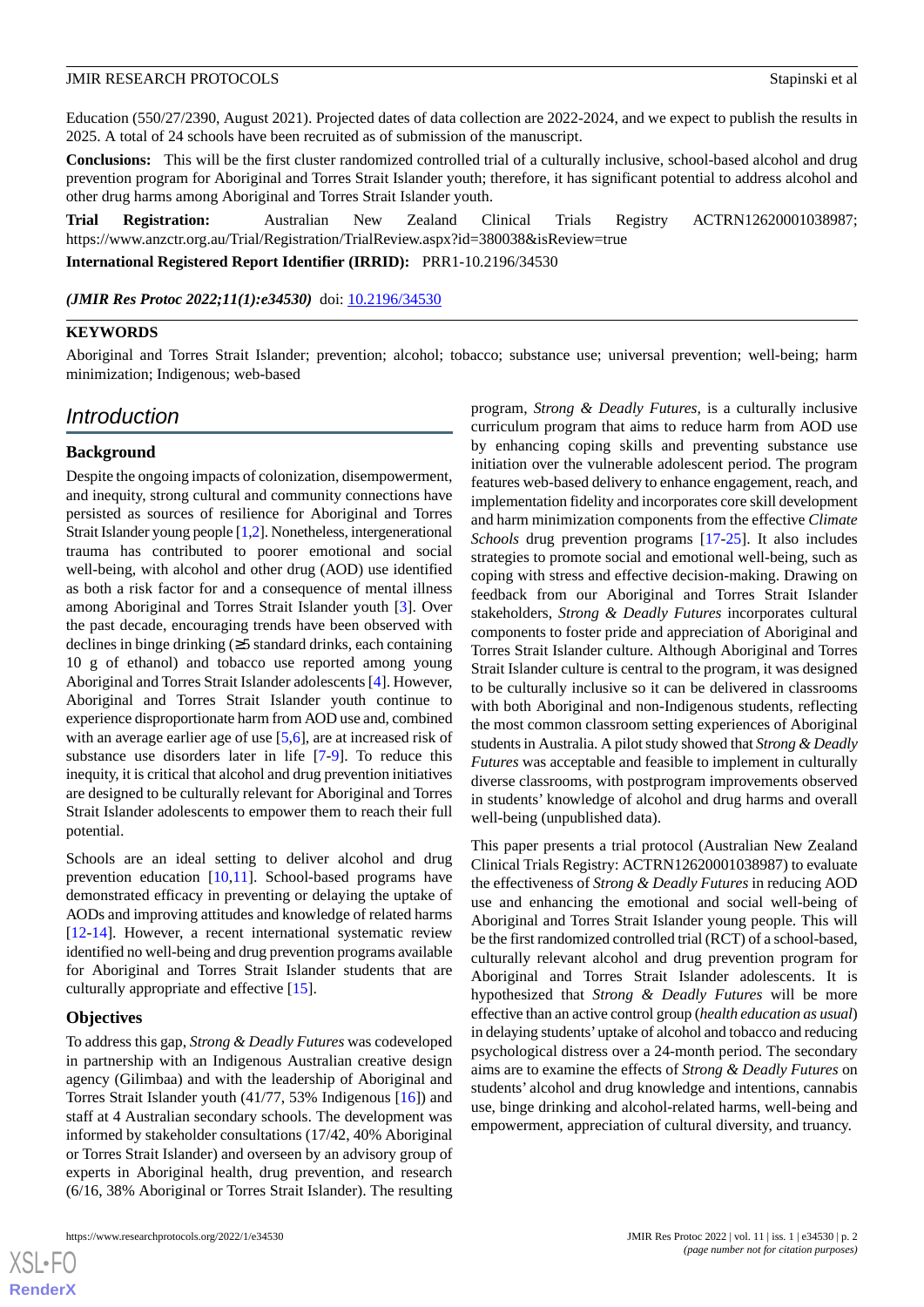## *Methods*

### **Overview**

*Strong & Deadly Futures* will continue to be closely developed with Aboriginal and Torres Strait Islander communities. The first phase of the project involves establishing partnerships with local Aboriginal and Torres Strait Islander organizations to conduct community consultations and seek feedback on the program. This feedback will inform adaptations to the program to align it with local priorities and contexts. The second phase involves trialing the adapted program in a school-based RCT. An Aboriginal Reference Group will provide oversight throughout both stages of the project.

## **Aboriginal and Torres Strait Islander Leadership**

## *Aboriginal Reference Group*

An Aboriginal Reference Group will provide oversight and guidance through the consultation, school-based trial, and dissemination phases of the study. The Reference Group will comprise experts involved in the development of the *Strong & Deadly Futures* program and representatives from the local Aboriginal Community Controlled Health Services (ACCHS) or Aboriginal and Torres Strait Islander stakeholder organizations in participating communities. The Aboriginal Reference Group will meet annually throughout the study duration, with the possibility of out-of-session meetings as required.

#### *ACCHS Partnerships*

In line with best practices in Aboriginal and Torres Strait Islander health research [[26\]](#page-10-7), we will ask the local ACCHS or other relevant Aboriginal or Torres Strait Islander stakeholder organizations to consent to the trial proceeding in their community. The ACCHS will be invited to partner with the research team to conduct consultations in their community, and staff will be invited to participate in consultation sessions. A representative from each ACCHS will be invited to sit in on the Aboriginal Reference Group.

#### *Local Aboriginal or Torres Strait Islander Facilitators*

An Aboriginal or Torres Strait Islander facilitator will be employed in each community to conduct local consultations and support research implementation in schools. Facilitators may be recruited from the local ACCHS or the participating trial school. The consultation role will involve recruiting local community members and organizing and facilitating the consultations. School-based project support will include supporting teachers with the cultural aspects of the program, as well as assisting with survey administration and measurement of implementation fidelity through lesson observations. Facilitators will attend a series of training workshops with the research team before community consultations and commencement of the trial and will be provided with a handbook outlining the research process, methods, and program content. Facilitators will receive regular supervision and mentoring from the research team and will be provided with opportunities to participate in conferences and workshops throughout the study.

### **Phase 1: Community Consultations**

Consultations will be conducted in each community to obtain local feedback to inform adaptations to the program to align with the local context.

## *Participants and Recruitment*

Within the local community of schools enrolled in the trial, facilitators will conduct 2 separate consultation sessions with (1) Aboriginal or Torres Strait Islander adults and (2) Aboriginal or Torres Strait Islander young people aged 12-16 years. Participants will be recruited using a variety of channels, including through the local ACCHS, word of mouth, social networking, and by distributing flyers at community events and health or youth services. Written consent from adults, young people, and parents or carers of young people will be obtained before the consultations.

The research team will also conduct 1:1 semistructured interviews with 1-2 teaching staff from the participating trial school to discuss the feasibility and acceptability of the program in the classroom. Written consent will be obtained before the interviews.

## *Procedure*

Consultations with Aboriginal and Torres Strait Islander community members will be conducted using a culturally appropriate research yarning method [[27,](#page-10-8)[28](#page-10-9)]. Research yarning will involve obtaining stories and experiences related to the social and emotional well-being of young people in the community and feedback to inform tailoring of the program to the local context. The yarning circles will be conducted by the local facilitator and audio-recorded if the participants consent. Where possible, a member of the research team will also attend to take notes. If preferred by the community, consultations will be conducted with participants and facilitators of the same gender. Furthermore, 1 or 2 teaching staff from each school will also participate in 1:1 semistructured interviews, conducted on the web by the research team, audio-recorded (with permission), and transcribed.

#### *Consultation Feedback and Program Adaptation*

Once the community consultations are complete, the research team will synthesize the feedback and create local adaptations of the program in conjunction with oversight and guidance provided by the Aboriginal Reference Group. Program adaptations may involve changes to illustrations, cultural elements, and language. However, the adaptations will not alter the core prevention, harm minimization, and educational components of *Strong & Deadly Futures*, which are based on a large body of existing evidence regarding effective prevention strategies in mainstream and Indigenous populations. A summary of the consultation feedback and the resulting changes will be disseminated by facilitators to the local community.

#### **Phase 2: School-Based Cluster RCT**

#### *Participants and Setting*

Participants will be year 7 and 8 students from 24 government, Catholic, and independent schools in New South Wales (NSW), Queensland (QLD), and Western Australia (WA), Australia.

https://www.researchprotocols.org/2022/1/e34530 JMIR Res Protoc 2022 | vol. 11 | iss. 1 | e34530 | p. 3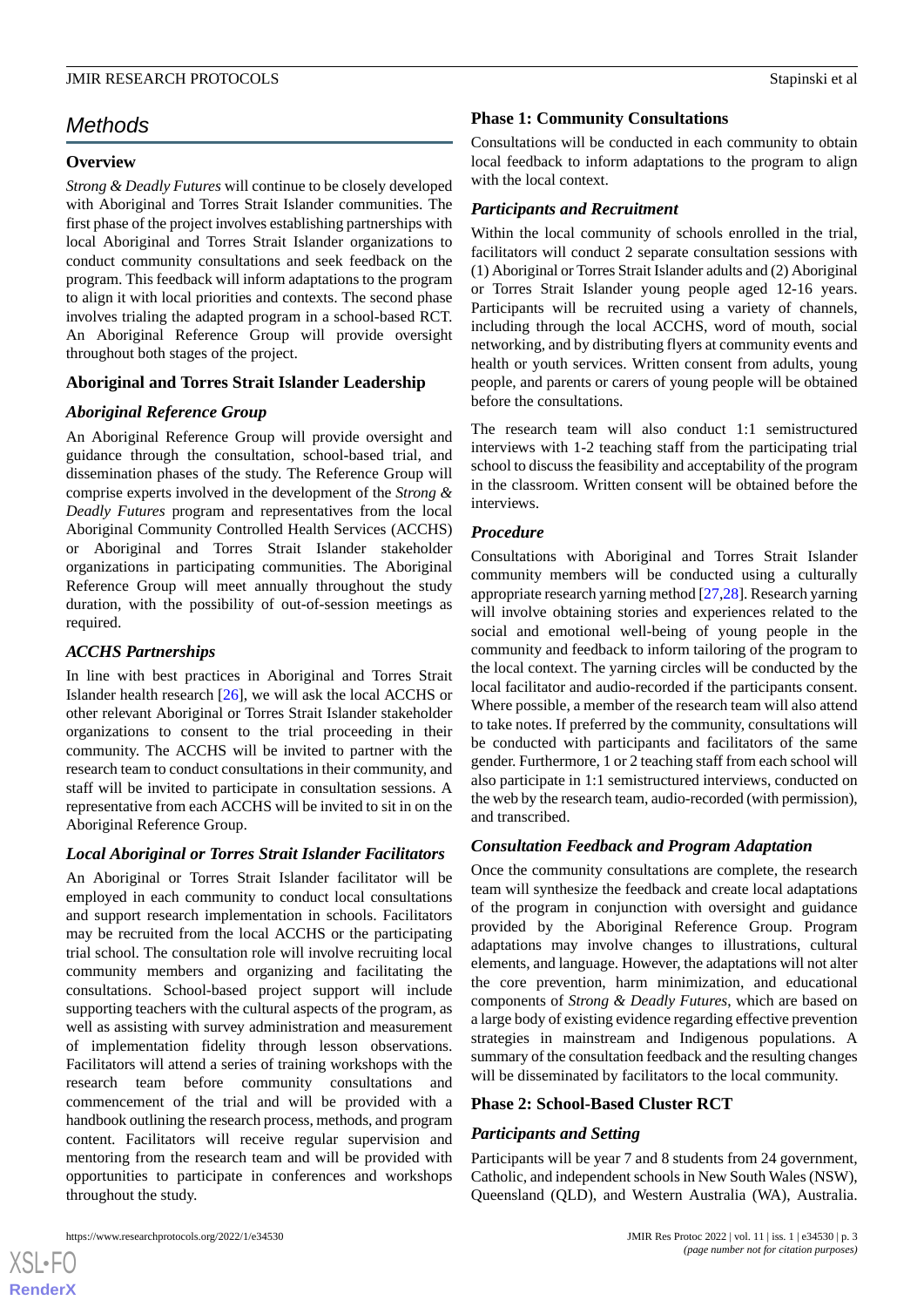Students in year 8 (aged approximately 12-13 years) will be the primary target group for program implementation. However, schools will also have the flexibility to enroll year 7 students owing to diversity in community needs expressed during our formative consultations [\[16](#page-10-4)] and variations in school and class sizes, including combined grades in smaller schools.

## *Study Design and Randomization*

This study will use a 2-group, parallel cluster RCT design. Cluster randomization by schools will be implemented, as randomizing individual students within schools would risk contamination of the control group because of student communication and peer influence effects. Recruited schools will be block randomized (ratio 1:1), stratified by geographical remoteness, to the *Strong & Deadly Futures* group (to implement the program in 2022) or the active control condition (*health education as usual* group). Allocation will be concealed and implemented by an independent statistician using the

*blockrand* function in R (R Foundation for Statistical Computing) [[29\]](#page-10-10). Remoteness will be classified using the Remoteness Areas structure within the Australian Statistical Geography Standard [\[30\]](#page-10-11) and defined as metro or inner regional (major cities and inner regional) and outer regional or remote (outer regional, remote, and very remote). Randomization will occur as soon as a school is recruited and before the community consultations. To ensure that consultations are not influenced by randomization, consultation protocols will prescribe set questions for all sessions. If possible, researchers, facilitators, and participants will remain blind to allocation for the consultations; however, this will depend on consultation timing because of the requirement for schools to have sufficient time to plan class schedules. As schools and teachers play an active role in implementing the program, all schools, facilitators, and researchers will be unblinded before the trial. An overview of the study design is shown in [Figure 1.](#page-4-0)

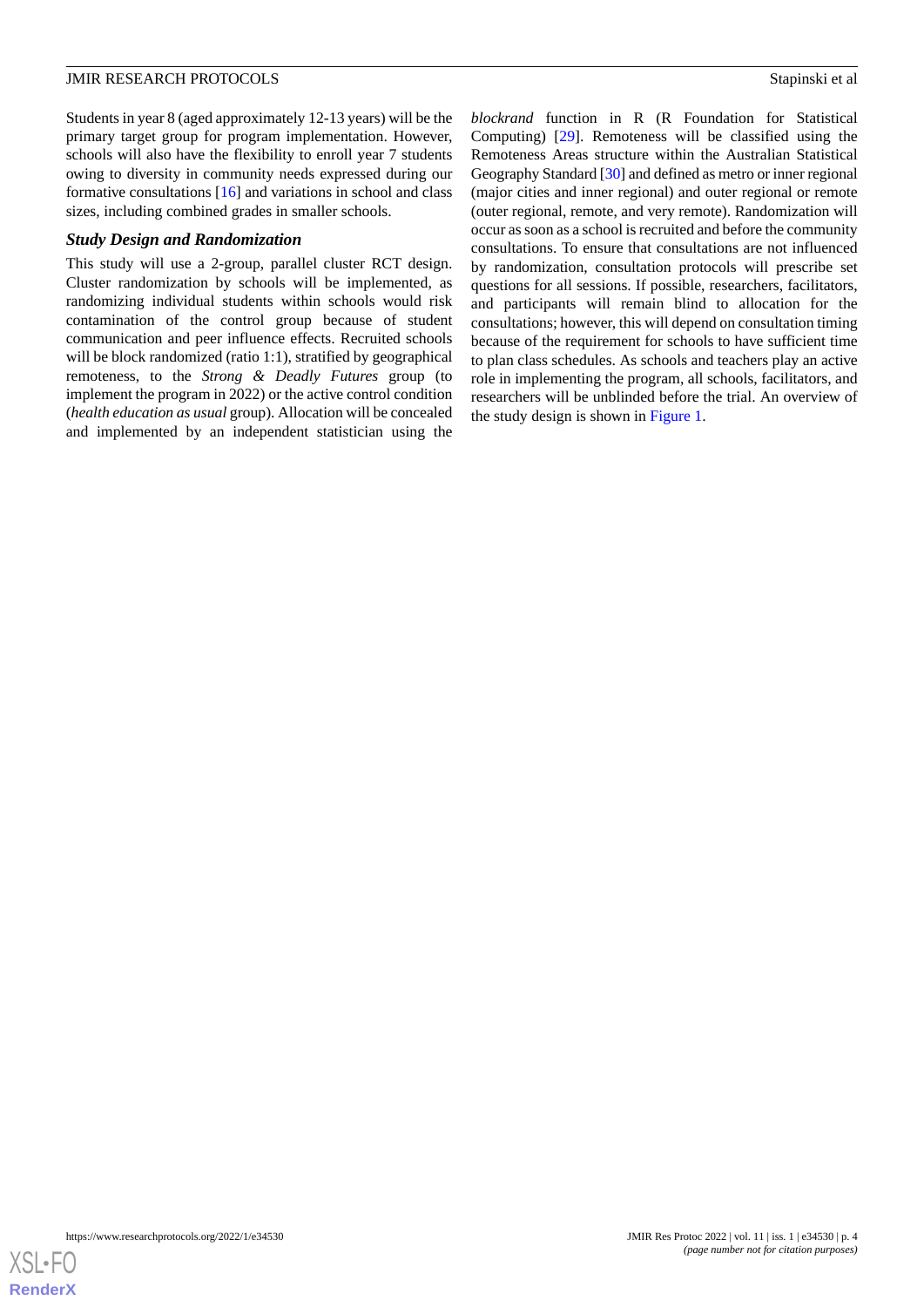<span id="page-4-0"></span>**Figure 1.** Anticipated *Strong & Deadly Futures* trial flow based on the CONSORT guidelines.



#### *Sample Size Calculations*

The sample size has been calculated to account for cluster randomization using the methods developed by Heo and Leon [[31\]](#page-10-12) to detect group-by-time interactions in longitudinal cluster RCTs. To adequately power the trial for comparisons among Aboriginal and Torres Strait Islander students, a minimum of 264 Aboriginal or Torres Strait Islander students from 22 schools is required (ie, 12 Aboriginal or Torres Strait Islander students per school). This would achieve 80% power to detect a standardized between-group mean difference of 0.3 (*P*=.05) in primary alcohol (frequency of drinking a standard drink in the previous 6 months), tobacco (frequency of smoking a cigarette in the previous 6 months), and psychological distress (Kessler-5 Psychological Distress Scale) outcomes at the end of the trial with 4 measurement occasions. No effect size information was available for school-based prevention for Aboriginal and Torres

Strait Islander students; thus, the estimated effect size of 0.3 was based on effects found for continuous alcohol outcomes in previous school-based prevention trials in mainstream populations [[10](#page-9-8)[,32](#page-10-13)]. Accounting conservatively for a higher student attrition rate than that observed in these trials of 30%, we will recruit 24 schools with an average of 16 Aboriginal or Torres Strait Islander students per school, and a total of 40 students per school. This totals 384 Aboriginal or Torres Strait Islander students, and a total sample of 960 students.

#### *Inclusion Criteria*

Eligible schools will have at least 12 Aboriginal or Torres Strait Islander students per grade in 2021. Although outcomes will be measured for all students, the primary analyses will be conducted among the Aboriginal subsample in line with the focus of the study. The recruited schools are expected to vary from approximately 10% to 100% of students identifying as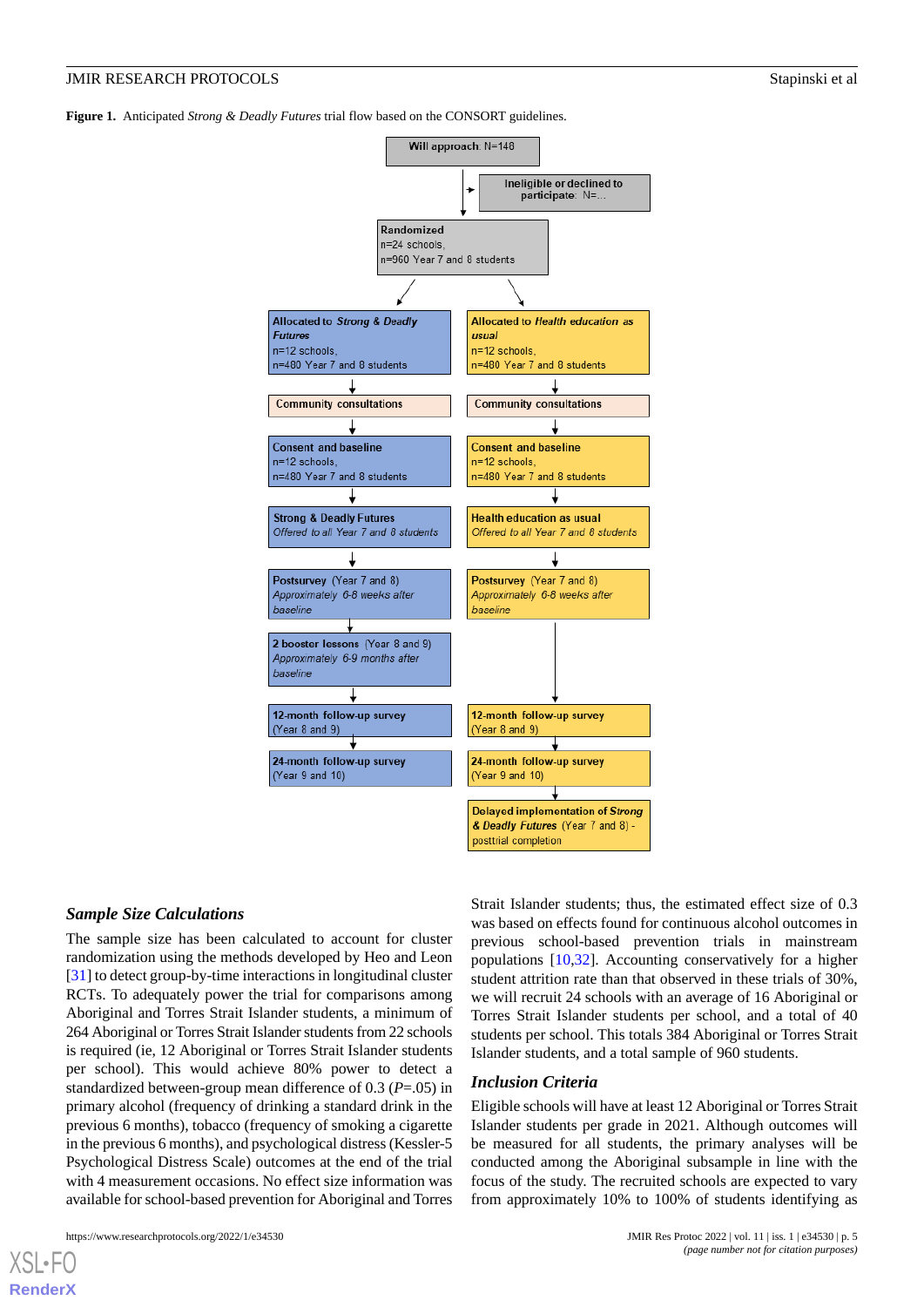Aboriginal or Torres Strait Islander. All students in year 7 and 8 attending the participating schools in 2022 will be eligible to participate, provided they provide opt-in consent and their parents provide opt-in or opt-out consent (dependent upon ethical requirements; see *Informed Consent*).

#### *Procedure*

#### **Recruitment**

We will recruit 24 schools across NSW, WA, and QLD during 2021. Researchers will identify and approach eligible schools using data from the MySchool website [\[33](#page-11-0)] beginning with those who have previously expressed interest in participating. School principals and health education staff will be emailed an invitation letter detailing the study aims and procedure, followed up by phone calls or emails from the research team.

#### **Informed Consent**

Once recruited, principals will be asked to provide written consent for the school to participate in the trial. Schools will distribute information and consent forms to parents electronically or by hard copy and will be required to obtain opt-in (QLD public and WA Catholic schools) or opt-out parental consent (NSW and independent schools), depending on the relevant ethical requirements. Where opt-in parental consent is required, school staff members will be reimbursed to follow a standardized script for obtaining verbal consent over the phone in cases where it is not feasible to obtain written consent from parents. Students will be provided with electronic participant information statements and consent forms before survey commencement. Only students with parental consent and who have assented will complete the survey assessments; however, all students in *Strong & Deadly Futures* schools will participate in the program, as it will be delivered as part of their usual drug education curriculum. Year 7 and year 8 health teachers will also be asked to consent to completing web-based logbooks as a measure of implementation fidelity and to permit facilitators to record their observations from the *Strong & Deadly Futures* lessons.

## *Strong & Deadly Futures Group*

*Strong & Deadly Futures* is a 6-lesson web-based social and emotional well-being and AOD prevention program that aligns with the Australian year 7 and 8 curriculum and the NSW Stage 4 Syllabus for Health and Physical Education. Each lesson consists of a 10-minute illustrated story, a selection of classroom activities, and teacher and student lesson summaries [[16\]](#page-10-4). Lessons take approximately 45-60 minutes to complete and are optimally delivered once a week for 6 weeks. Program content is based on the established harm minimization [\[34](#page-11-1)] and social influence [[35,](#page-11-2)[36](#page-11-3)] approaches to AOD prevention and targets key risk and protective factors identified in our systematic review of effective substance use prevention among Indigenous youth [[15\]](#page-10-3). The individual lesson content and targeted factors are detailed in Multimedia Appendix 1. In brief, the 6 lessons address the following key learning outcomes:

1. Coping with psychological distress, seeking help, and building self-efficacy;

- AOD education: short- and long-term consequences, harm minimization, helping and coping with other people's AOD use;
- 3. Corrective information about normative peer alcohol and tobacco use, finding accurate information about AODs;
- 4. AOD refusal strategies, coping with peer pressure;
- 5. Positive alternatives to AOD use, role models.

Students and teachers can access *Strong & Deadly Futures* program content by creating accounts on the program website. Student accounts provide access to the illustrated stories and student lesson summaries. Teacher accounts provide access to the stories, teacher summaries, and class activity options (eg, prespecified worksheets, discussion topics, and activities). Teachers are provided with approximately 6 activity options for each lesson, one of which focuses on cultivating awareness of and pride in Aboriginal and Torres Strait Islander culture. Six months after the 6 lessons, 2 booster sessions will be delivered to help students refresh the content. Booster sessions will be delivered 1 week apart and follow the same structure as the original program.

## *Health Education as Usual Group*

Participants in the *health education as usual* group will receive their usual curriculum-based health education classes in 6 weekly 45- to 60-minute lessons over a period of approximately 6 weeks. The Australian and NSW year 7 and 8 Health and Physical Education curriculum mandates that AOD use and social and emotional well-being content be implemented. As such, all *health education as usual* schools will implement curriculum-based drug education during the trial, which will naturally vary in the method of delivery, and serve as an *active control*. Alcohol and drug education in control schools may include tailoring for Aboriginal and Torres Strait Islander students and is expected to vary by school. Details of the content taught will be recorded in logbooks. These schools will be supported to implement the *Strong & Deadly Futures* program with year 7 and 8 students after all trial assessments are complete (from 2024).

## *Assessments*

Students will complete self-report surveys at pre- and postprogram implementation and at 12- and 24-month follow-up to assess program effects. Given the preventive focus of the trial, the primary end point is 24 months post baseline to coincide with the peak onset of AOD use during middle adolescence [[37\]](#page-11-4). All primary and most secondary measures were administered to students in our *Strong & Deadly Futures* pilot trial. Surveys will be accessed via electronic links and captured using REDCap (Research Electronic Data Capture; Vanderbilt University) electronic data capture tools hosted at the University of Sydney [\[38](#page-11-5)]. REDCap is a secure research data collection platform that links participant data over time while maintaining rigorous security controls to protect students' privacy. Students will complete surveys in class and be assured by the teacher and facilitator that the data they provide are strictly confidential. If students are absent, teachers or facilitators will arrange an alternate time to complete the survey at school. Follow-up surveys will be sent to students automatically by REDCap using the contact details supplied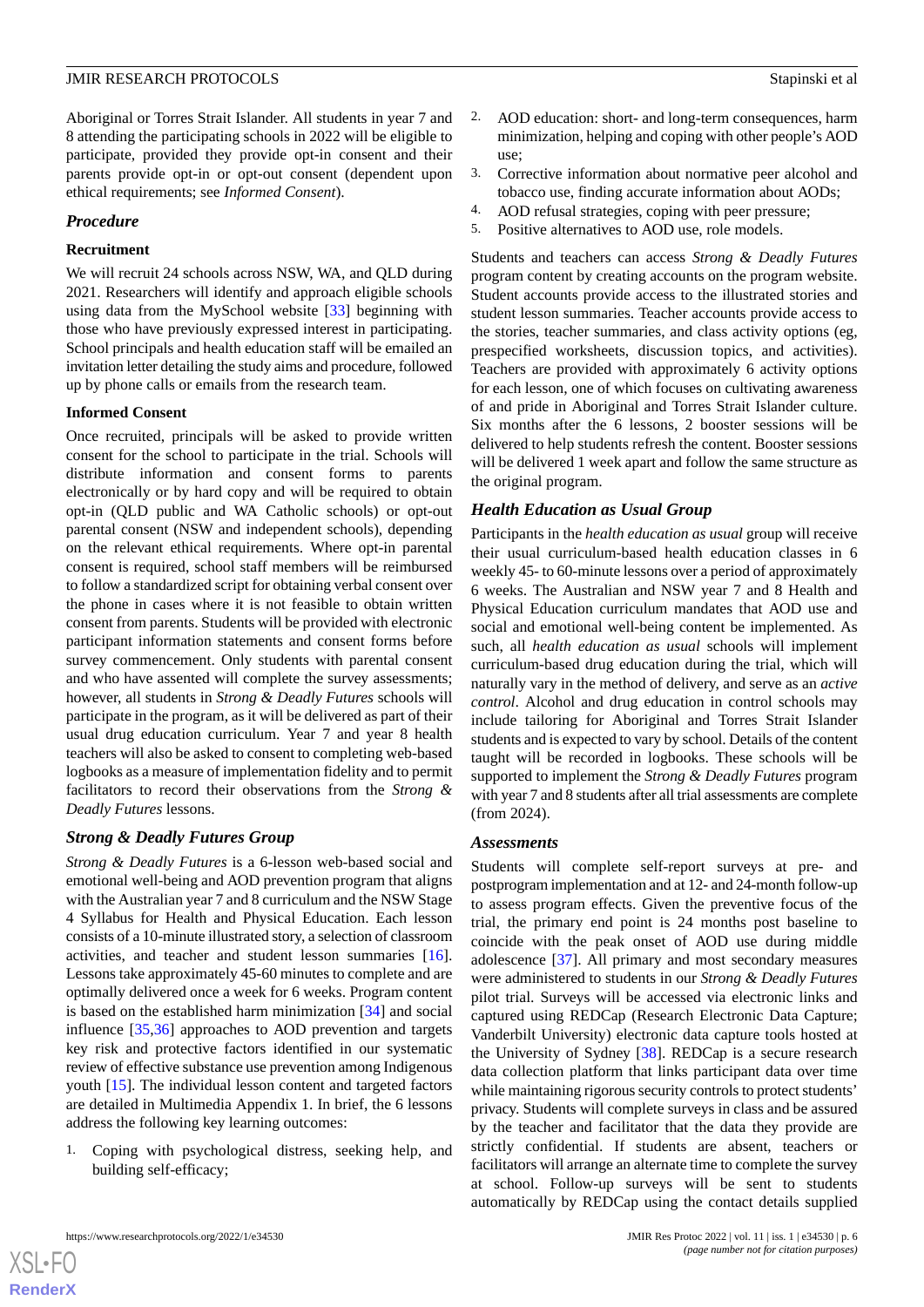during the first survey. Where ethical approvals permit it, students will enter into a draw to receive an Aus \$ 30 (US \$ 21.67) Prezzee gift voucher (1 or 2 per school, dependent on

school size) per assessment occasion to maximize participant retention. The timeline schedule for trial participants is shown in [Table 1](#page-6-0).

<span id="page-6-0"></span>

| <b>Table 1.</b> Schedule of program implementation and assessments. |  |  |
|---------------------------------------------------------------------|--|--|
|---------------------------------------------------------------------|--|--|

|                                                     | Preprogram survey        | <i>Strong &amp; Deadly</i><br><b>Futures</b> | Postprogram survey       | Booster sessions         | 12-month follow-<br>up survey | 24-month follow-<br>up survey |
|-----------------------------------------------------|--------------------------|----------------------------------------------|--------------------------|--------------------------|-------------------------------|-------------------------------|
| Period                                              | Term 3 or 4, 2022        | Term 3 or 4, 2022                            | Term 3 or 4, 2022        | Term 1 or 2, 2023        | Term 3 or 4, 2023             | Term 3 or 4, 2024             |
| School grade (age<br>group in years)                | $7 \text{ or } 8(11-13)$ | $7 \text{ or } 8(11-13)$                     | $7 \text{ or } 8(11-13)$ | $8 \text{ or } 9(12-14)$ | $8$ or $9(12-14)$             | 9 or $10(13-15)$              |
| Strong & Deadly<br><i>Futures</i> group             | $\checkmark$             | ✓                                            |                          |                          |                               |                               |
| Health education as $\sqrt{}$<br><i>usual</i> group |                          |                                              |                          |                          | ✓                             |                               |

#### *Demographics*

Demographic variables will be recorded at baseline, including gender (*male*, *female*, *nonbinary* or *genderfluid*, *different identity*, *prefer not to say*), age (12-16 years), school year (7-8), and whether students identify as Aboriginal (*Aboriginal*, *Torres Strait Islander*, *Aboriginal and Torres Strait Islander*, *not Aboriginal or Torres Strait Islander*). Socioeconomic status will be assessed using the 4-item Family Affluence Scale [[39](#page-11-6)[,40](#page-11-7)].

## *Primary Outcomes*

#### **Alcohol Use**

Alcohol use will be assessed using measures previously used in *Climate Schools* trials [[17,](#page-10-5)[21](#page-10-14),[41\]](#page-11-8), originally adapted from the National Drug Strategy Household Survey [[42\]](#page-11-9). Students will be asked how often they had a standard drink in the previous 6 months (from 1=*Never* to 6=*Daily or almost daily*). This question will be accompanied by a standard drink chart from the Alcohol and Drug Foundation [\[43](#page-11-10)] as a guide.

#### **Tobacco Use**

Tobacco use will be measured using a single item adapted from the Standard High School Youth Risk Behavior Survey [\[44](#page-11-11)] that asks how often students had a cigarette in the previous 6 months.

#### **Psychological Distress**

Students will complete the 5-item Kessler Psychological Distress Scale, which has been validated for use with Aboriginal populations [[45,](#page-11-12)[46](#page-11-13)]. Students will be asked to indicate how often in the previous 4 weeks they experienced symptoms of psychological distress, such as feeling nervous, using a 5-point Likert-type scale ranging from *None of the time* to *All of the time*.

#### *Secondary Outcomes*

#### **Cannabis Use**

[XSL](http://www.w3.org/Style/XSL)•FO **[RenderX](http://www.renderx.com/)**

Any cannabis use in the previous 6 months will be assessed using measures adapted from the National Drug Strategy Household Survey [\[42](#page-11-9)] for use in previous *Climate Schools* trials [\[17](#page-10-5)[,21](#page-10-14)[,41](#page-11-8)]. This outcome will not be assessed in all schools because of differing ethics committee requirements.

#### **Binge Drinking**

Binge drinking will be assessed using a measure adapted from the School Health and Alcohol Harm Reduction Project [\[12](#page-10-1)] for previous *Climate Schools* [[17](#page-10-5)[,21](#page-10-14),[41\]](#page-11-8) trials. Students will be asked how often they consumed ≥5 drinks in the previous 6 months (on a 6-point scale from *Never*to *Daily or almost daily*).

#### **Alcohol-Related Harms**

A 9-item version of the Rutgers Alcohol Problems Index [\[47](#page-11-14)] abbreviated for use in the *Climate and Preventure* study [\[48](#page-11-15)] will be used to measure students' experience of alcohol-related harms. Students will be asked to indicate how often they experienced a range of alcohol-related harms in the previous 6 months as a result of their drinking, using a 5-point Likert-type scale ranging from *Never* to *More than 6 times*. Examples of items include *Got into fights, acted bad, or did mean things* and *Caused shame or embarrassment to someone*.

#### **Knowledge of Harms and Risk Minimization Strategies Related to Alcohol, Tobacco, and Cannabis**

Alcohol (11 items) and cannabis (8 items) knowledge will be assessed using items adapted from the School Health and Alcohol Harm Reduction Project [[12\]](#page-10-1), as used in previous *Climate Schools*studies [\[13](#page-10-15),[21](#page-10-14)[,22](#page-10-16)[,25](#page-10-6)]. Tobacco knowledge will be assessed using an 8-item scale adapted from questions used in the *Health4Life* study [\[49](#page-11-16)], the School Health and Alcohol Harm Reduction Project [\[12](#page-10-1)], and the Life Skills Training questionnaire [[50\]](#page-11-17). For all knowledge measures, students will be asked to respond *true*, *false*, or *don't know* to statements such as *You can get addicted to cannabis*.

#### **Intentions to Use Alcohol, Tobacco, and Cannabis**

Intentions to use AODs will be assessed using a single item, which asks how likely students are to try alcohol, tobacco or cannabis in the next 12 months, and measured on a 5-point scale from *Very unlikely* to *Very likely*. This measure has been used in previous *Climate Schools* studies [[17](#page-10-5)[,21](#page-10-14)].

#### **Psychological Well-being**

The well-being of the students will be measured using the 7-item Personal Well-being Index-School Children scale, which has been validated for use with Aboriginal, Torres Strait Islander, and non-Indigenous young people [\[51](#page-11-18),[52\]](#page-11-19). Students will be asked to indicate their agreement with statements such as *How*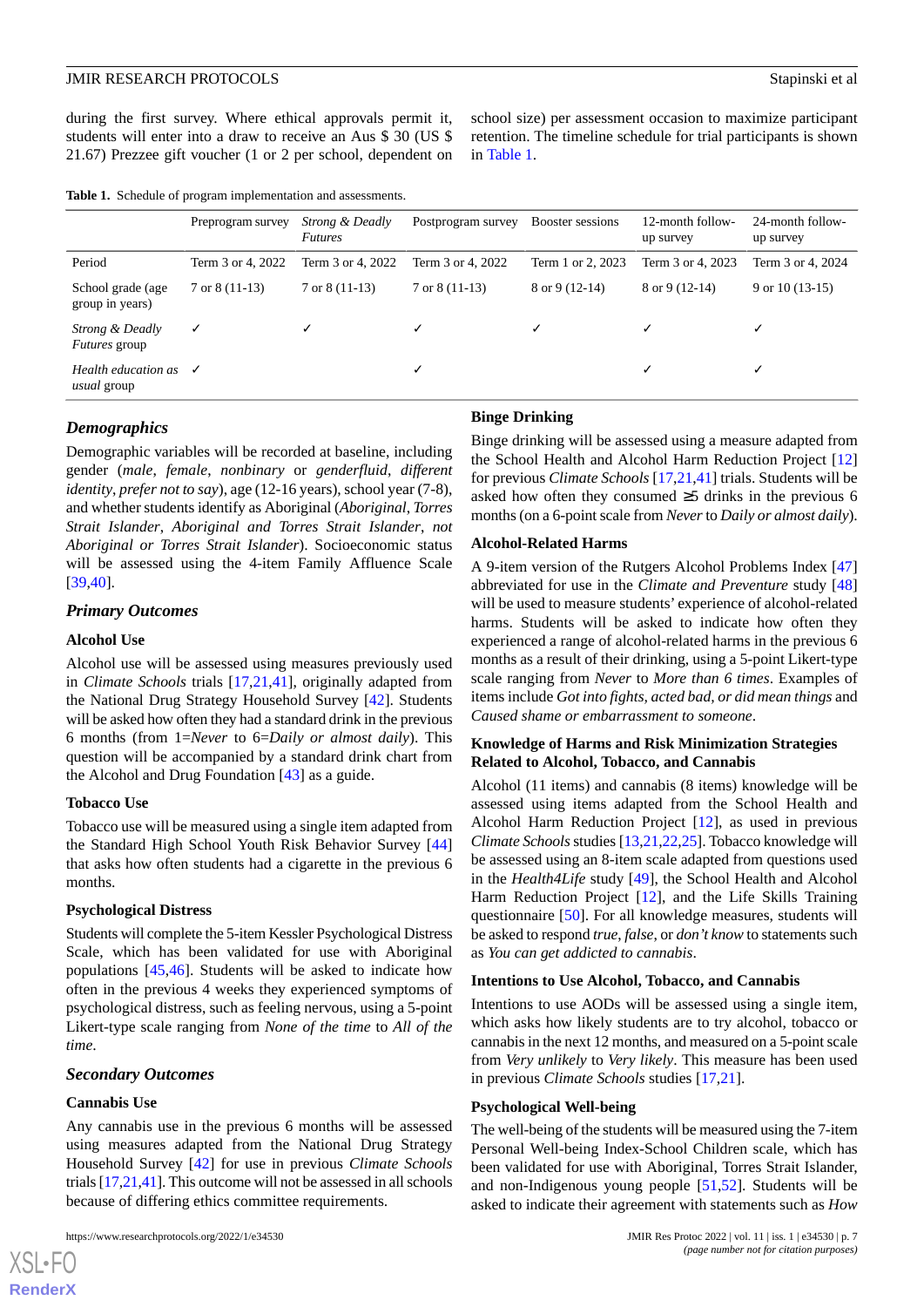*happy are you with your health?* using an 11-point scale ranging from 1=*Very sad* to 11=*Very happy*.

#### **Empowerment**

Empowerment will be assessed using the 14-item Emotional Empowerment Scale from the Growth and Empowerment Measure, which has been developed and validated for use with Aboriginal and Torres Strait Islander Australians [[53\]](#page-11-20). Students will be asked to indicate their level of agreement with statements according to *the way you usually feel about yourself most of the time* using a 5-point scale ranging from a negative (score of 1) to a positive (score of 5) statement. Example items include scales ranging from *I feel like I don't know anything* to *I am knowledgeable about things that are important to me* and from *I feel slack, like I can't be bothered do things even when I want to* to *I am strong and full of energy to do what is needed*.

#### **Appreciation of Cultural Diversity**

To assess the attitudes of the students toward cultural diversity, the adapted 8-item Diversity Attitudes scale from the Civic Attitudes and Skills Questionnaire [[54\]](#page-11-21) will be used. Responses will be on a 5-point Likert scale, ranging from *Not at all*to *Very much*. Example items include *I have a strong interest in hanging out with people from different backgrounds* and *Cultural diversity within a group makes a group more interesting and effective*.

#### **Truancy**

Days absent from school without explanation will be obtained from schools, where possible and permitted by ethics committee requirements.

#### *Process Outcomes*

#### **Appropriateness and Relevance**

Students will be asked for feedback on *Strong & Deadly Futures* in the postprogram survey using a 13-item measure adapted from previous *Climate Schools* studies [\[17](#page-10-5)]. Students will be asked to rate aspects of the program (overall opinion, lessons, cartoons, activities, relevance, and helpfulness) on a scale of 1-5. Students will also be asked whether they think the skills and information will help them deal more effectively with peer pressure, stress, and drugs and alcohol in the future. Responses will be on a 4-point scale from *Yes, I think they will help a great deal* to *No, I don't think they will help at all*.

#### **Implementation Fidelity**

Teachers in both groups will complete web-based logbooks recording lesson procedures and activities as a measure of implementation fidelity. Teachers in Strong *& Deadly Futures* schools will be asked how the stories were viewed (collectively or individually), which activities were completed, whether any issues were encountered, and to record any adaptations they made to the lessons. Local facilitators in *Strong & Deadly Futures* schools will record their observations of student engagement, classroom activities implemented, and any issues the students experienced during class lessons. Teachers in control schools will record summaries of AOD education delivered.

#### *Analysis*

Because of the hierarchical nature of the data, outcome analyses will use multilevel mixed effects regression models (modeled using Stata [StataCorp LLC]) and take into account clustering of data at the school level. Multilevel modeling accounts for the expected correlations between repeated measurements from the same individual and between individuals in the same school, which would otherwise violate the assumptions of independence in traditional regression models. The models will take into account individual differences at baseline, estimating participant-specific starting points and change over time from these baseline levels. The randomly allocated groups (*Strong & Deadly Futures* vs *health education as usual*) will be identified by dummy-coding and entered as an independent variable. Hypothesized program effects on alcohol and tobacco uptake, psychological well-being, and secondary outcomes will be assessed by examining the allocated group-by-time interaction effects. Primary analyses will examine program effects specifically among Aboriginal and Torres Strait Islander students, with a secondary analysis conducted on the full sample. All analyses will be conducted according to the intention-to-treat principle, using all available measurements from the participants and according to their allocated group. Missing data will be accommodated based on all available information using maximum likelihood estimation.

## *Data Safety, Monitoring, and Quality Assurance*

The principal investigator (LS) and project manager (KR) will take responsibility for the management and quality control of the study data. Web-based survey data will be collected via REDCap, a secure web-based data management and survey platform that complies with Australian standards in security, ethics, and integrity. Survey data will be stored at the University of Sydney, and all database files will be password-protected with only direct research personnel having access to the databases. Research staff with access to the data will have appropriate training to maintain confidentiality, data integrity, and basic data security measures.

#### *Dissemination*

After all trial assessments are completed, the research team will travel to the participating schools and communities to report and gain feedback on the interpretation of the aggregated findings of the study. A summary of the trial results will also be provided to all participating schools and communities at the conclusion of the study. This report will aggregate findings across the trial and not identify results for any individual school or student. Schools and facilitators will be able to distribute the results to participating students, staff members, and parents. Schools will be given the option of opting in to be acknowledged in publications for their participation in the trial. The results will be disseminated broadly through peer-reviewed publications in medical, health, and education journals. The findings will also be disseminated at Aboriginal-specific forums and events, at national and international scientific conferences, and through webinars and seminars.

 $XS$  • FO **[RenderX](http://www.renderx.com/)**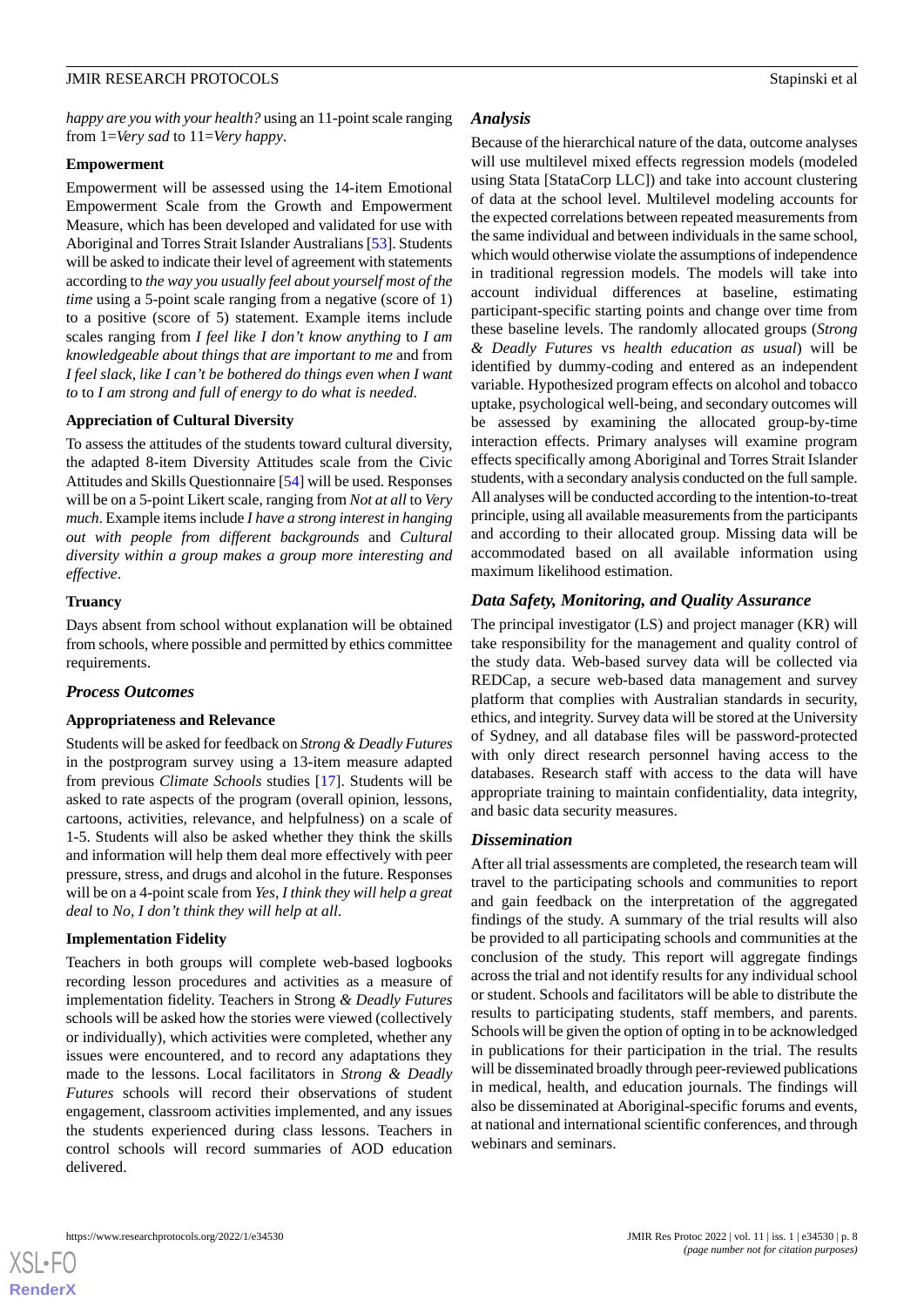## *Results*

The trial was funded by the National Health and Medical Research Council in January 2019 and approved by the Human Research Ethics Committee of the University of Sydney (2020/039, April 2020), the Aboriginal Health and Medical Research Council of New South Wales (1620/19, February 2020), the Western Australian Aboriginal Health Ethics Committee (998, October 2021), and the ethics committees of each participating school, including the NSW Department of Education (2020170, June 2020), Catholic Education Western Australia (RP2020/39, November 2020), and QLD Department of Education (550/27/2390, August 2021). The projected dates of data collection are 2022-2024, and we expect to publish the results in 2025. A total of 24 schools have been recruited as of submission of the manuscript.

## *Discussion*

The aim of this paper was to describe the study protocol to evaluate the first web-based well-being and alcohol and drug prevention program for Australian secondary school students that was developed to be culturally appropriate and empowering for Aboriginal and Torres Strait Islander youth. Program effectiveness will be evaluated through a cluster RCT in 24 schools across 3 Australian states. The trial will be powered to detect medium effects (0.3) within the Aboriginal and Torres Strait Islander sample. It is hypothesized that the program will reduce alcohol, tobacco, and cannabis use and improve well-being relative to health education as usual.

Aboriginal and Torres Strait Islander leadership and input have been prioritized since the inception of *Strong & Deadly Futures*, spanning the program planning, development, and now methodology and implementation of the RCT. This continuing priority is reflected through the involvement of Aboriginal investigators (MD and JW) and the strategic oversight and direction provided by the Aboriginal Reference Group. To ensure *Strong & Deadly Futures* addresses the needs of geographically and culturally diverse communities, we will employ a local Aboriginal facilitator to lead consultations with the Aboriginal and Torres Strait Islander community of each participating school. Community members will identify local alcohol, drug, and well-being priorities for young people and provide feedback on the relevance and appropriateness of cultural content, which will be used to adapt the program to the region. Community participation will ensure that the program is aligned with local values and priorities and meets local needs, which is expected to enhance longer-term sustainability.

Participatory research approaches have been recognized for their potential to empower Indigenous communities and improve

health disparities [\[55](#page-12-0)], but are often challenging to execute and, more often than not, lack methodological rigor [\[56](#page-12-1)]. The participatory approach of this study will combine community participation with rigorous evaluation, with the ultimate aim of developing a flexible, robust program model that is adaptable and generalizable for communities across Australia. This study will also address a critical gap in methodologically rigorous evaluation in Aboriginal and Torres Strait Islander alcohol and drug research [\[57](#page-12-2)] and contribute significantly to the field of culturally appropriate, evidence-based prevention. In addition, if effective, *Strong & Deadly Futures* will provide teachers with an evidence-based resource for preventing alcohol and drug use among young people that is accessible, engaging, scalable, and easy to implement.

A limitation of the study protocol is the use of self-report measures to obtain data on alcohol and drug use. However, self-report measures have shown good discriminant [\[58](#page-12-3)] and predictive [\[59](#page-12-4)] validity for alcohol and drug use, and active measures will be taken to mitigate the risk of over- or underreporting through the use of visual standard drink guides and assurances of anonymity and confidentiality. Another limitation is that blinding to group allocation is not possible because the schools and students are actively involved in the program implementation. However, this is a limitation common to trials of school-based prevention programs. It is also expected that there will be variability in the alcohol and drug education delivered by the control schools. All schools are required to implement alcohol and drug content as part of the curriculum, and this variability will be assessed via logbooks and through implementation fidelity checks. Finally, attrition is a potential source of bias common in longitudinal studies. To ensure sufficient power, the sample size has been calculated using a conservative estimate of attrition, and risks associated with missing data will be mitigated through the use of maximum likelihood estimation in the statistical models. To maximize participant retention, a variety of contact details will be collected to follow up on participants (ie, email addresses, phone numbers, home addresses, and parents' email addresses and phone numbers).

No culturally appropriate school-based alcohol and drug prevention programs have been rigorously evaluated and demonstrated to be effective for Aboriginal and Torres Strait Islander youth. The *Strong & Deadly Futures* program, which was codeveloped in collaboration with an Indigenous creative design agency and with Aboriginal and Torres Strait Islander and non-Indigenous students, has the potential to address this critical need using a strengths-based approach while promoting Aboriginal and Torres Strait Islander culture within culturally and geographically diverse classrooms.

#### **Acknowledgments**

 $XS$  $\cdot$ FC **[RenderX](http://www.renderx.com/)**

The authors would like to acknowledge and pay respects to the traditional custodians of the various lands where this project was completed. The authors are extremely grateful to the students, teachers, and experts who contributed to the codevelopment of the *Strong & Deadly Futures* program. A complete list of acknowledgments is available on the website [\[60](#page-12-5)]. This study is funded by the National Health and Medical Research Council via a project grant (APP1163416), via fellowships (LS, APP1132853; KC, APP1120641; JW, APP1125983; MT, APP1078407; and NN, APP1166377), and via the Centre of Research Excellence in the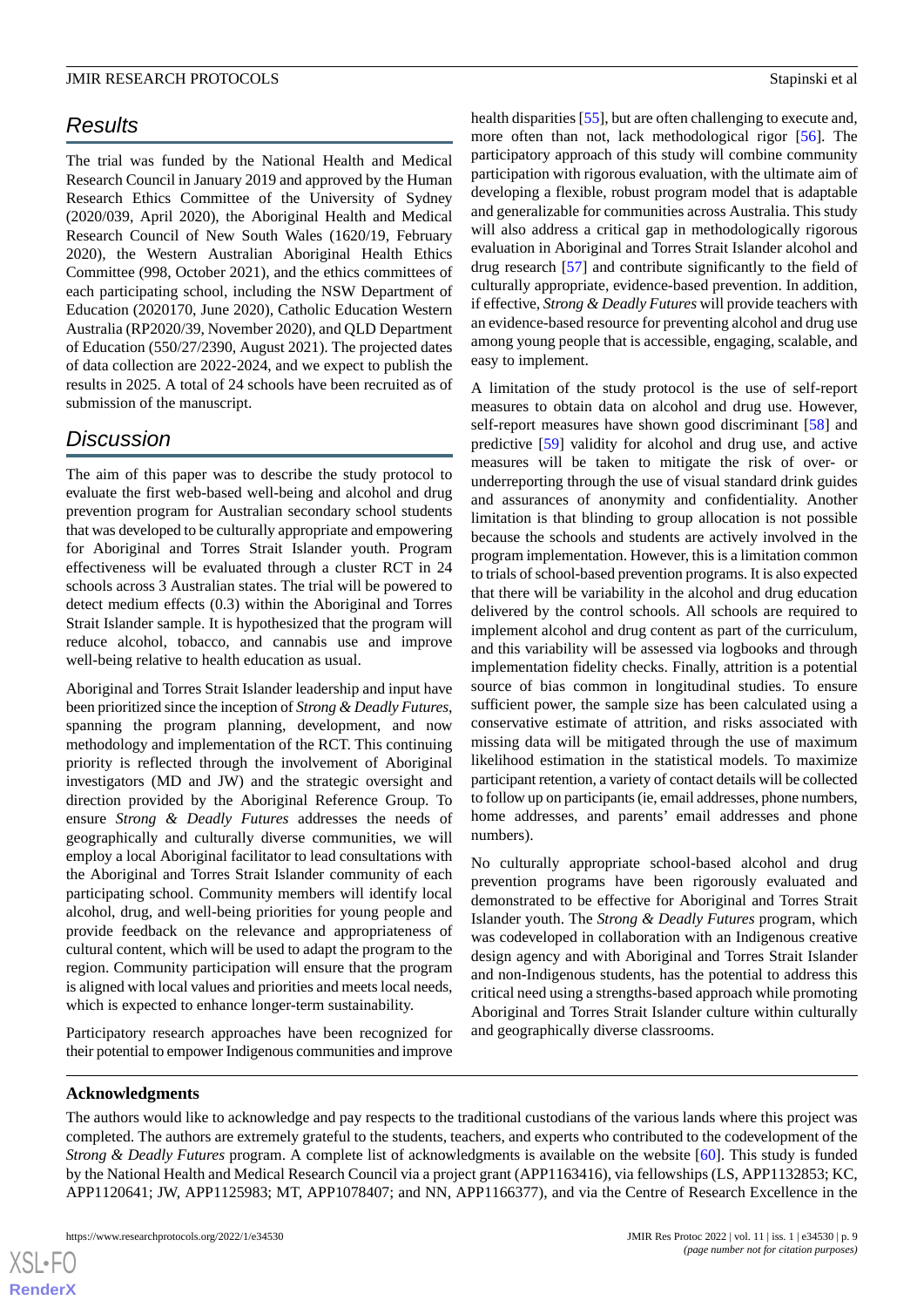Prevention and Early Intervention in Mental Illness and Substance Use (APP11349009). The funders had no role in the study design, data collection and analysis, decision to publish, or preparation of the manuscript.

## **Authors' Contributions**

LS was involved in the conceptualization, methodology, writing (original draft, review, and editing), supervision, project administration, and funding acquisition. KR was involved with the methodology, writing (original draft, review, and editing), supervision, and project administration. MS was involved in the conceptualization, methodology, writing (review and editing), project administration, and funding acquisition. MD was involved with the conceptualization, methodology, writing (review and editing), and funding acquisition. KC helped with the conceptualization, methodology, writing (review and editing), and funding acquisition. CC was involved with conceptualization, methodology, writing (review and editing), and funding acquisition. JW was involved in the conceptualization, methodology, writing (review and editing), and funding acquisition. AB helped with writing (review and editing) and project administration. KL was involved with conceptualization, methodology, writing (review and editing), and funding acquisition. MT helped with conceptualization, methodology, writing (review and editing), and funding acquisition. NN was involved with conceptualization, methodology, writing (review and editing), supervision, and funding acquisition.

## **Conflicts of Interest**

NN and MT are 2 of the developers of the Climate Schools programs and directors of Climate Schools Pty Ltd, a social enterprise established in 2015 to distribute the Climate Schools programs and maximize social well-being. The other authors declare no conflict of interest.

## **Multimedia Appendix 1**

<span id="page-9-0"></span>Overview of learning outcomes and targeted risk and protective factors for *Strong & Deadly Futures* lessons. [[DOCX File , 32 KB](https://jmir.org/api/download?alt_name=resprot_v11i1e34530_app1.docx&filename=a05d2056416d632879526137f97a680f.docx)-[Multimedia Appendix 1\]](https://jmir.org/api/download?alt_name=resprot_v11i1e34530_app1.docx&filename=a05d2056416d632879526137f97a680f.docx)

## **References**

- <span id="page-9-1"></span>1. Children living in households with members of the Stolen Generations. Australian Institute of Health and Welfare. 2019. URL: [https://www.aihw.gov.au/getmedia/a364d8f1-eeee-43c3-b91e-0fb31ebecf30/](https://www.aihw.gov.au/getmedia/a364d8f1-eeee-43c3-b91e-0fb31ebecf30/AIHW214-Children-and-Stolen-Generation.pdf.aspx?inline=true) [AIHW214-Children-and-Stolen-Generation.pdf.aspx?inline=true](https://www.aihw.gov.au/getmedia/a364d8f1-eeee-43c3-b91e-0fb31ebecf30/AIHW214-Children-and-Stolen-Generation.pdf.aspx?inline=true) [accessed 2021-03-15]
- <span id="page-9-2"></span>2. Young C, Craig JC, Clapham K, Banks S, Williamson A. The prevalence and protective factors for resilience in adolescent Aboriginal Australians living in urban areas: a cross-sectional study. Aust N Z J Public Health 2019 Feb;43(1):8-14. [doi: [10.1111/1753-6405.12853\]](http://dx.doi.org/10.1111/1753-6405.12853) [Medline: [30516305](http://www.ncbi.nlm.nih.gov/entrez/query.fcgi?cmd=Retrieve&db=PubMed&list_uids=30516305&dopt=Abstract)]
- <span id="page-9-3"></span>3. Kelly K, Dudgeon P, Gee G, Glaskin B. Living on the edge: social and emotional wellbeing and risk and protective factors for serious psychological distress among Aboriginal and Torres Strait Islander people. Cooperative Research Centre for Aboriginal Health. 2009. URL: [https://www.indigenousjustice.gov.au/resources/living-on-the-edge-social-and](https://www.indigenousjustice.gov.au/resources/living-on-the-edge-social-and-emotional-wellbeing-and-risk-and-protective-factors-for-serious-psychological-distress-among-aboriginal-and-torres-strait-islander-people/)[emotional-wellbeing-and-risk-and-protective-factors-for-serious-psychological-distress-among-aboriginal-and-torres](https://www.indigenousjustice.gov.au/resources/living-on-the-edge-social-and-emotional-wellbeing-and-risk-and-protective-factors-for-serious-psychological-distress-among-aboriginal-and-torres-strait-islander-people/) [-strait-islander-people/](https://www.indigenousjustice.gov.au/resources/living-on-the-edge-social-and-emotional-wellbeing-and-risk-and-protective-factors-for-serious-psychological-distress-among-aboriginal-and-torres-strait-islander-people/) [accessed 2021-03-16]
- <span id="page-9-5"></span><span id="page-9-4"></span>4. Aboriginal and Torres Strait Islander adolescent and youth health and wellbeing. Australian Institute of Health and Welfare. 2018. URL:<https://www.aihw.gov.au/getmedia/b40149b6-d133-4f16-a1e8-5a98617b8488/aihw-ihw-202.pdf.aspx?inline=true> [accessed 2021-03-15]
- <span id="page-9-6"></span>5. Drug use among Aboriginal and Torres Strait Islander peoples: an assessment of data sources. Australian Institute of Health and Welfare. 2006. URL: [https://www.aihw.gov.au/getmedia/a72e5e3b-8316-4242-bed5-e68ad46c6641/duaatsip.pdf.](https://www.aihw.gov.au/getmedia/a72e5e3b-8316-4242-bed5-e68ad46c6641/duaatsip.pdf.aspx?inline=true) [aspx?inline=true](https://www.aihw.gov.au/getmedia/a72e5e3b-8316-4242-bed5-e68ad46c6641/duaatsip.pdf.aspx?inline=true) [accessed 2021-03-15]
- 6. Bryant J, Ward J, Wand H, Byron K, Bamblett A, Waples-Crowe P, et al. Illicit and injecting drug use among Indigenous young people in urban, regional and remote Australia. Drug Alcohol Rev 2016 Jul 15;35(4):447-455. [doi: [10.1111/dar.12320\]](http://dx.doi.org/10.1111/dar.12320) [Medline: [26369549](http://www.ncbi.nlm.nih.gov/entrez/query.fcgi?cmd=Retrieve&db=PubMed&list_uids=26369549&dopt=Abstract)]
- <span id="page-9-7"></span>7. Windle M, Spear LP, Fuligni AJ, Angold A, Brown JD, Pine D, et al. Transitions into underage and problem drinking: developmental processes and mechanisms between 10 and 15 years of age. Pediatrics 2008 Apr 01;121(Supplement 4):273-289. [doi: [10.1542/peds.2007-2243c](http://dx.doi.org/10.1542/peds.2007-2243c)]
- <span id="page-9-8"></span>8. Behrendt S, Wittchen H, Höfler M, Lieb R, Beesdo K. Transitions from first substance use to substance use disorders in adolescence: is early onset associated with a rapid escalation? Drug Alcohol Depend 2009 Jan 01;99(1-3):68-78. [doi: [10.1016/j.drugalcdep.2008.06.014\]](http://dx.doi.org/10.1016/j.drugalcdep.2008.06.014) [Medline: [18768267\]](http://www.ncbi.nlm.nih.gov/entrez/query.fcgi?cmd=Retrieve&db=PubMed&list_uids=18768267&dopt=Abstract)
- 9. Clough A, Lee K, Cairney S, Maruff P, O'Reilly B, d'Abbs P, et al. Changes in cannabis use and its consequences over 3 years in a remote indigenous population in northern Australia. Addiction 2006 May;101(5):696-705. [doi: [10.1111/j.1360-0443.2006.01393.x\]](http://dx.doi.org/10.1111/j.1360-0443.2006.01393.x) [Medline: [16669903\]](http://www.ncbi.nlm.nih.gov/entrez/query.fcgi?cmd=Retrieve&db=PubMed&list_uids=16669903&dopt=Abstract)
- 10. Teesson M, Newton N, Barrett E. Australian school-based prevention programs for alcohol and other drugs: a systematic review. Drug Alcohol Rev 2012 Sep;31(6):731-736. [doi: [10.1111/j.1465-3362.2012.00420.x\]](http://dx.doi.org/10.1111/j.1465-3362.2012.00420.x) [Medline: [22340636](http://www.ncbi.nlm.nih.gov/entrez/query.fcgi?cmd=Retrieve&db=PubMed&list_uids=22340636&dopt=Abstract)]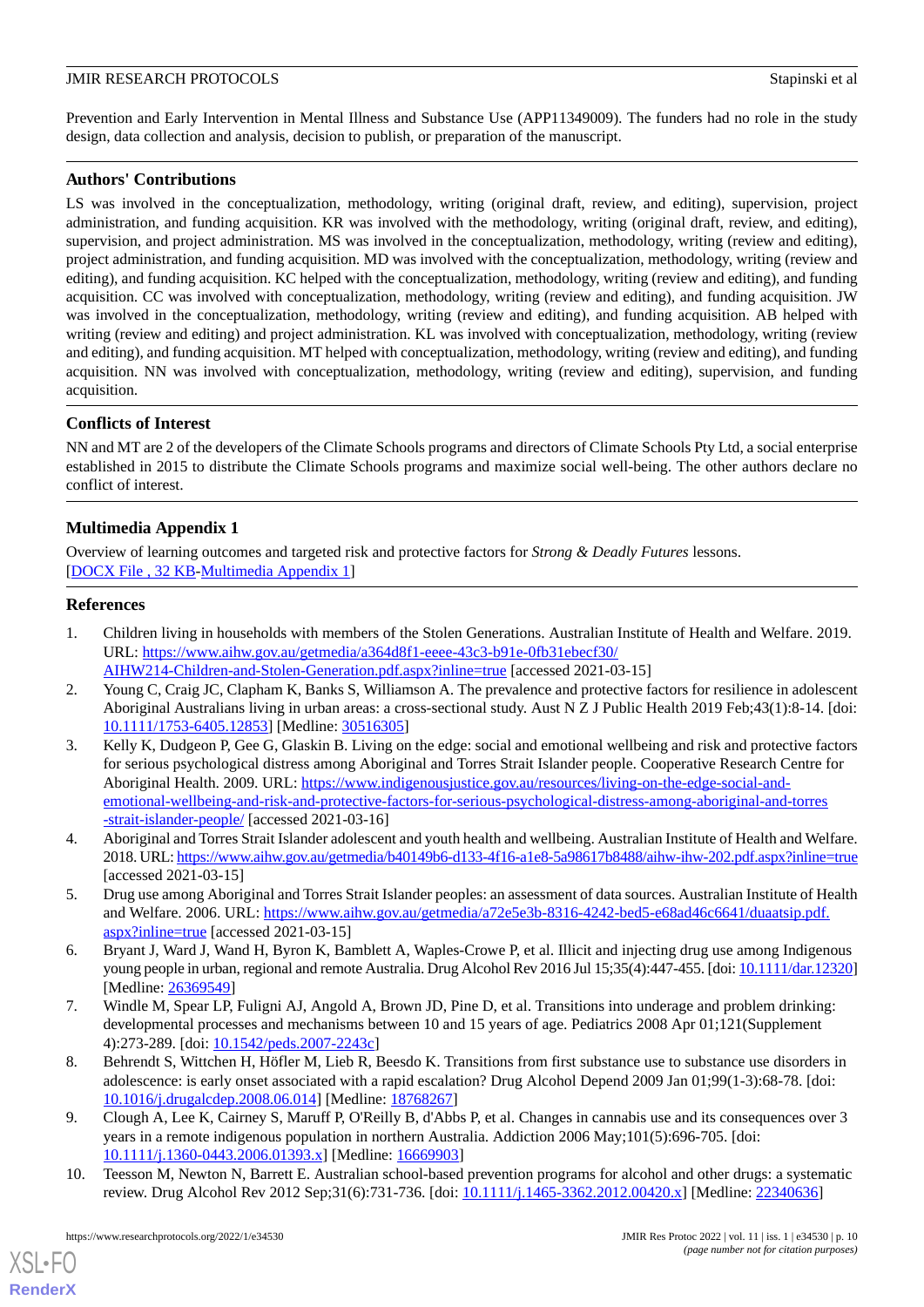- <span id="page-10-1"></span><span id="page-10-0"></span>11. Botvin GJ. Preventing drug abuse in schools. Addict Behav 2000 Nov;25(6):887-897. [doi: [10.1016/s0306-4603\(00\)00119-2\]](http://dx.doi.org/10.1016/s0306-4603(00)00119-2)
- 12. McBride N, Farringdon F, Midford R, Meuleners L, Phillips M. Harm minimization in school drug education: final results of the School Health and Alcohol Harm Reduction Project (SHAHRP). Addiction 2004 Mar;99(3):278-291. [doi: [10.1111/j.1360-0443.2003.00620.x\]](http://dx.doi.org/10.1111/j.1360-0443.2003.00620.x) [Medline: [14982537\]](http://www.ncbi.nlm.nih.gov/entrez/query.fcgi?cmd=Retrieve&db=PubMed&list_uids=14982537&dopt=Abstract)
- <span id="page-10-15"></span><span id="page-10-2"></span>13. Newton NC, Teesson M, Vogl LE, Andrews G. Internet-based prevention for alcohol and cannabis use: final results of the Climate Schools course. Addiction 2010 Apr;105(4):749-759. [doi: [10.1111/j.1360-0443.2009.02853.x](http://dx.doi.org/10.1111/j.1360-0443.2009.02853.x)] [Medline: [20148791\]](http://www.ncbi.nlm.nih.gov/entrez/query.fcgi?cmd=Retrieve&db=PubMed&list_uids=20148791&dopt=Abstract)
- 14. Newton NC, Vogl LE, Teesson M, Andrews G. CLIMATE Schools: alcohol module: cross-validation of a school-based prevention programme for alcohol misuse. Aust N Z J Psychiatry 2009 Mar;43(3):201-207. [doi: [10.1080/00048670802653364\]](http://dx.doi.org/10.1080/00048670802653364) [Medline: [19221908\]](http://www.ncbi.nlm.nih.gov/entrez/query.fcgi?cmd=Retrieve&db=PubMed&list_uids=19221908&dopt=Abstract)
- <span id="page-10-4"></span><span id="page-10-3"></span>15. Snijder M, Stapinski L, Lees B, Ward J, Conrod P, Mushquash C, et al. Preventing substance use among indigenous adolescents in the USA, Canada, Australia and New Zealand: a systematic review of the literature. Prev Sci 2020 Jan 22;21(1):65-85 [[FREE Full text](http://europepmc.org/abstract/MED/31641922)] [doi: [10.1007/s11121-019-01038-w\]](http://dx.doi.org/10.1007/s11121-019-01038-w) [Medline: [31641922\]](http://www.ncbi.nlm.nih.gov/entrez/query.fcgi?cmd=Retrieve&db=PubMed&list_uids=31641922&dopt=Abstract)
- <span id="page-10-5"></span>16. Snijder M, Stapinski L, Ward J, Lees B, Chapman C, Champion K, et al. Strong and deadly futures: co-development of a web-based wellbeing and substance use prevention program for aboriginal and torres strait islander and non-aboriginal adolescents. Int J Environ Res Public Health 2021 Feb 23;18(4):2176 [[FREE Full text](https://www.mdpi.com/resolver?pii=ijerph18042176)] [doi: [10.3390/ijerph18042176\]](http://dx.doi.org/10.3390/ijerph18042176) [Medline: [33672190](http://www.ncbi.nlm.nih.gov/entrez/query.fcgi?cmd=Retrieve&db=PubMed&list_uids=33672190&dopt=Abstract)]
- 17. Teesson M, Newton NC, Slade T, Chapman C, Allsop S, Hides L, et al. The CLIMATE schools combined study: a cluster randomised controlled trial of a universal Internet-based prevention program for youth substance misuse, depression and anxiety. BMC Psychiatry 2014 Feb 05;14:32 [\[FREE Full text\]](https://bmcpsychiatry.biomedcentral.com/articles/10.1186/1471-244X-14-32) [doi: [10.1186/1471-244X-14-32](http://dx.doi.org/10.1186/1471-244X-14-32)] [Medline: [24499060](http://www.ncbi.nlm.nih.gov/entrez/query.fcgi?cmd=Retrieve&db=PubMed&list_uids=24499060&dopt=Abstract)]
- 18. Champion KE, Newton NC, Stapinski L, Slade T, Barrett EL, Teesson M. A cross-validation trial of an internet-based prevention program for alcohol and cannabis: preliminary results from a cluster randomised controlled trial. Aust N Z J Psychiatry 2016 Jan;50(1):64-73. [doi: [10.1177/0004867415577435](http://dx.doi.org/10.1177/0004867415577435)] [Medline: [25801662](http://www.ncbi.nlm.nih.gov/entrez/query.fcgi?cmd=Retrieve&db=PubMed&list_uids=25801662&dopt=Abstract)]
- 19. Newton NC, Andrews G, Champion KE, Teesson M. Universal Internet-based prevention for alcohol and cannabis use reduces truancy, psychological distress and moral disengagement: a cluster randomised controlled trial. Prev Med 2014 Aug;65:109-115. [doi: [10.1016/j.ypmed.2014.05.003](http://dx.doi.org/10.1016/j.ypmed.2014.05.003)] [Medline: [24823906](http://www.ncbi.nlm.nih.gov/entrez/query.fcgi?cmd=Retrieve&db=PubMed&list_uids=24823906&dopt=Abstract)]
- <span id="page-10-16"></span><span id="page-10-14"></span>20. Teesson M, Newton NC, Slade T, Chapman C, Birrell L, Mewton L, et al. Combined prevention for substance use, depression, and anxiety in adolescence: a cluster-randomised controlled trial of a digital online intervention. Lancet Digit Health 2020 Feb;2(2):74-84. [doi: [10.1016/s2589-7500\(19\)30213-4\]](http://dx.doi.org/10.1016/s2589-7500(19)30213-4)
- 21. Newton NC, Andrews G, Teesson M, Vogl LE. Delivering prevention for alcohol and cannabis using the internet: a cluster randomised controlled trial. Prev Med 2009 Jun;48(6):579-584. [doi: [10.1016/j.ypmed.2009.04.009](http://dx.doi.org/10.1016/j.ypmed.2009.04.009)] [Medline: [19389420](http://www.ncbi.nlm.nih.gov/entrez/query.fcgi?cmd=Retrieve&db=PubMed&list_uids=19389420&dopt=Abstract)]
- 22. Vogl L, Teesson M, Andrews G, Bird K, Steadman B, Dillon P. A computerized harm minimization prevention program for alcohol misuse and related harms: randomized controlled trial. Addiction 2009 Apr;104(4):564-575. [doi: [10.1111/j.1360-0443.2009.02510.x\]](http://dx.doi.org/10.1111/j.1360-0443.2009.02510.x) [Medline: [19335655\]](http://www.ncbi.nlm.nih.gov/entrez/query.fcgi?cmd=Retrieve&db=PubMed&list_uids=19335655&dopt=Abstract)
- <span id="page-10-6"></span>23. Champion KE, Newton NC, Stapinski LA, Teesson M. Effectiveness of a universal internet-based prevention program for ecstasy and new psychoactive substances: a cluster randomized controlled trial. Addiction 2016 Aug 13;111(8):1396-1405. [doi: [10.1111/add.13345](http://dx.doi.org/10.1111/add.13345)] [Medline: [26880476\]](http://www.ncbi.nlm.nih.gov/entrez/query.fcgi?cmd=Retrieve&db=PubMed&list_uids=26880476&dopt=Abstract)
- <span id="page-10-7"></span>24. Newton NC, Teesson M, Mather M, Champion KE, Barrett EL, Stapinski L, et al. Universal cannabis outcomes from the Climate and Preventure (CAP) study: a cluster randomised controlled trial. Subst Abuse Treat Prev Policy 2018 Sep 25;13(1):34 [[FREE Full text\]](https://substanceabusepolicy.biomedcentral.com/articles/10.1186/s13011-018-0171-4) [doi: [10.1186/s13011-018-0171-4](http://dx.doi.org/10.1186/s13011-018-0171-4)] [Medline: [30253790](http://www.ncbi.nlm.nih.gov/entrez/query.fcgi?cmd=Retrieve&db=PubMed&list_uids=30253790&dopt=Abstract)]
- <span id="page-10-8"></span>25. Vogl LE, Newton NC, Champion KE, Teesson M. A universal harm-minimisation approach to preventing psychostimulant and cannabis use in adolescents: a cluster randomised controlled trial. Subst Abuse Treat Prev Policy 2014 Jun 18;9:24 [[FREE Full text](https://substanceabusepolicy.biomedcentral.com/articles/10.1186/1747-597X-9-24)] [doi: [10.1186/1747-597X-9-24\]](http://dx.doi.org/10.1186/1747-597X-9-24) [Medline: [24943829\]](http://www.ncbi.nlm.nih.gov/entrez/query.fcgi?cmd=Retrieve&db=PubMed&list_uids=24943829&dopt=Abstract)
- <span id="page-10-9"></span>26. AH and MRC ethical guidelines: key principles (2020) v2.0. Aboriginal Health and Medical Research Council of NSW. 2020. URL:<https://www.ahmrc.org.au/wp-content/uploads/2020/06/V2.0-Key-principles-Updated.pdf> [accessed 2021-03-15]
- <span id="page-10-10"></span>27. Lukaszyk C, Coombes J, Turner NJ, Hillmann E, Keay L, Tiedemann A, et al. Yarning about fall prevention: community consultation to discuss falls and appropriate approaches to fall prevention with older Aboriginal and Torres Strait Islander people. BMC Public Health 2017 Aug 01;18(1):77 [\[FREE Full text](https://bmcpublichealth.biomedcentral.com/articles/10.1186/s12889-017-4628-6)] [doi: [10.1186/s12889-017-4628-6](http://dx.doi.org/10.1186/s12889-017-4628-6)] [Medline: [28764677\]](http://www.ncbi.nlm.nih.gov/entrez/query.fcgi?cmd=Retrieve&db=PubMed&list_uids=28764677&dopt=Abstract)
- <span id="page-10-12"></span><span id="page-10-11"></span>28. Peake RM, Jackson D, Lea J, Usher K. Meaningful engagement with aboriginal communities using participatory action research to develop culturally appropriate health resources. J Transcult Nurs 2021 Mar 16;32(2):129-136. [doi: [10.1177/1043659619899999\]](http://dx.doi.org/10.1177/1043659619899999) [Medline: [31948353\]](http://www.ncbi.nlm.nih.gov/entrez/query.fcgi?cmd=Retrieve&db=PubMed&list_uids=31948353&dopt=Abstract)
- <span id="page-10-13"></span>29. R: A Language and Environment for Statistical Computing. 4.1.1 Ed. Vienna, Austria: R Foundation for Statistical Computing; 2013.
- 30. Australian Statistical Geography Standard (ASGS): volume 5 Remoteness Structure, July 2016. Australian Bureau of Statistics. 2018. URL: <https://www.abs.gov.au/ausstats/abs@.nsf/mf/1270.0.55.005> [accessed 2021-11-28]
- 31. Heo M, Leon AC. Sample size requirements to detect an intervention by time interaction in longitudinal cluster randomized clinical trials. Stat Med 2009 Mar 15;28(6):1017-1027 [\[FREE Full text\]](http://europepmc.org/abstract/MED/19153969) [doi: [10.1002/sim.3527](http://dx.doi.org/10.1002/sim.3527)] [Medline: [19153969](http://www.ncbi.nlm.nih.gov/entrez/query.fcgi?cmd=Retrieve&db=PubMed&list_uids=19153969&dopt=Abstract)]
- 32. Champion KE, Newton NC, Barrett EL, Teesson M. A systematic review of school-based alcohol and other drug prevention programs facilitated by computers or the internet. Drug Alcohol Rev 2013 Mar;32(2):115-123. [doi: [10.1111/j.1465-3362.2012.00517.x\]](http://dx.doi.org/10.1111/j.1465-3362.2012.00517.x) [Medline: [23039085\]](http://www.ncbi.nlm.nih.gov/entrez/query.fcgi?cmd=Retrieve&db=PubMed&list_uids=23039085&dopt=Abstract)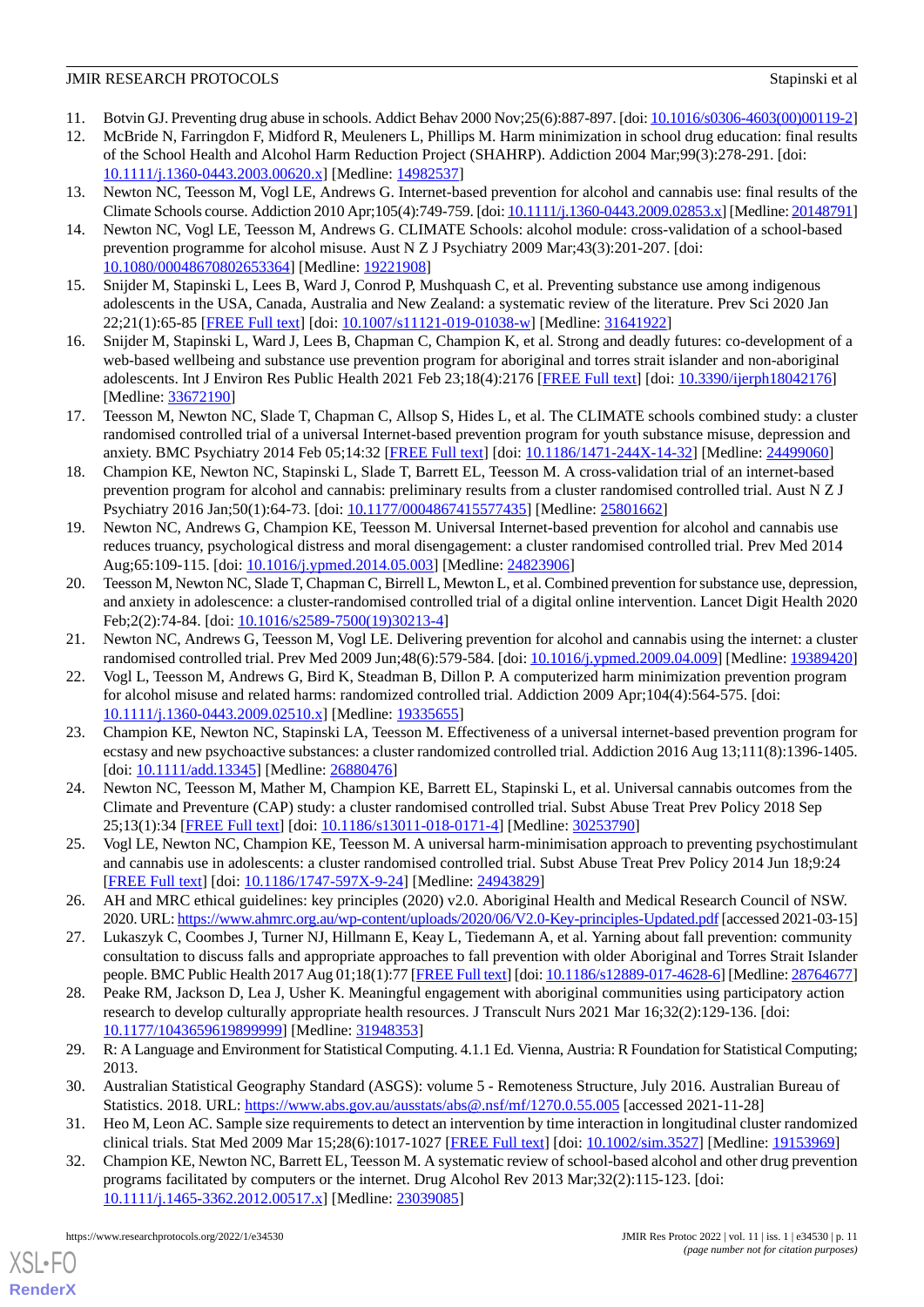- <span id="page-11-0"></span>33. My school. Australian Curriculum Assessment and Reporting Authority. 2021. URL: <https://www.myschool.edu.au/> [accessed 2021-03-02]
- <span id="page-11-2"></span><span id="page-11-1"></span>34. Neighbors C, Larimer ME, Lostutter TW, Woods BA. Harm reduction and individually focused alcohol prevention. Int J Drug Policy 2006 Jul;17(4):304-309 [\[FREE Full text](http://europepmc.org/abstract/MED/17301880)] [doi: [10.1016/j.drugpo.2006.05.004](http://dx.doi.org/10.1016/j.drugpo.2006.05.004)] [Medline: [17301880\]](http://www.ncbi.nlm.nih.gov/entrez/query.fcgi?cmd=Retrieve&db=PubMed&list_uids=17301880&dopt=Abstract)
- <span id="page-11-3"></span>35. Cuijpers P. Effective ingredients of school-based drug prevention programs. Addict Behav 2002 Nov;27(6):1009-1023. [doi: [10.1016/s0306-4603\(02\)00295-2](http://dx.doi.org/10.1016/s0306-4603(02)00295-2)]
- <span id="page-11-4"></span>36. Mewton L, Visontay R, Chapman C, Newton N, Slade T, Kay-Lambkin F, et al. Universal prevention of alcohol and drug use: an overview of reviews in an Australian context. Drug Alcohol Rev 2018 Apr 26;37 Suppl 1:435-469. [doi: [10.1111/dar.12694\]](http://dx.doi.org/10.1111/dar.12694) [Medline: [29582489](http://www.ncbi.nlm.nih.gov/entrez/query.fcgi?cmd=Retrieve&db=PubMed&list_uids=29582489&dopt=Abstract)]
- <span id="page-11-5"></span>37. Vega WA, Aguilar-Gaxiola S, Andrade L, Bijl R, Borges G, Caraveo-Anduaga JJ, et al. Prevalence and age of onset for drug use in seven international sites: results from the international consortium of psychiatric epidemiology. Drug Alcoh Depend 2002 Dec;68(3):285-297. [doi: [10.1016/s0376-8716\(02\)00224-7](http://dx.doi.org/10.1016/s0376-8716(02)00224-7)]
- <span id="page-11-6"></span>38. Harris PA, Taylor R, Thielke R, Payne J, Gonzalez N, Conde JG. Research electronic data capture (REDCap)--a metadata-driven methodology and workflow process for providing translational research informatics support. J Biomed Inform 2009 Apr;42(2):377-381 [\[FREE Full text\]](https://linkinghub.elsevier.com/retrieve/pii/S1532-0464(08)00122-6) [doi: [10.1016/j.jbi.2008.08.010](http://dx.doi.org/10.1016/j.jbi.2008.08.010)] [Medline: [18929686](http://www.ncbi.nlm.nih.gov/entrez/query.fcgi?cmd=Retrieve&db=PubMed&list_uids=18929686&dopt=Abstract)]
- <span id="page-11-7"></span>39. Currie C, Molcho M, Boyce W, Holstein B, Torsheim T, Richter M. Researching health inequalities in adolescents: the development of the Health Behaviour in School-Aged Children (HBSC) family affluence scale. Soc Sci Med 2008 Mar;66(6):1429-1436. [doi: [10.1016/j.socscimed.2007.11.024\]](http://dx.doi.org/10.1016/j.socscimed.2007.11.024) [Medline: [18179852\]](http://www.ncbi.nlm.nih.gov/entrez/query.fcgi?cmd=Retrieve&db=PubMed&list_uids=18179852&dopt=Abstract)
- <span id="page-11-8"></span>40. Lietz P, O'Grady E, Tobin M, Popple H, Hamilton M, Redmond G. The ACWP Questionnaire: results of the field trial. The Australian Child Wellbeing Project: Phase Three Report. Flinders University, the University of NSW and the Australian Council for Educational Research, Australia. 2015. URL: [http://www.australianchildwellbeing.com.au/sites/default/files/](http://www.australianchildwellbeing.com.au/sites/default/files/uploads/ACWP_Phase3_Report_final.pdf) [uploads/ACWP\\_Phase3\\_Report\\_final.pdf](http://www.australianchildwellbeing.com.au/sites/default/files/uploads/ACWP_Phase3_Report_final.pdf) [accessed 2021-03-15]
- <span id="page-11-9"></span>41. Teesson M, Newton NC, Slade T, Carragher N, Barrett EL, Champion KE, et al. Combined universal and selective prevention for adolescent alcohol use: a cluster randomized controlled trial. Psychol Med 2017 Jul;47(10):1761-1770. [doi: [10.1017/S0033291717000198](http://dx.doi.org/10.1017/S0033291717000198)] [Medline: [28222825](http://www.ncbi.nlm.nih.gov/entrez/query.fcgi?cmd=Retrieve&db=PubMed&list_uids=28222825&dopt=Abstract)]
- <span id="page-11-11"></span><span id="page-11-10"></span>42. National Drug Strategy Household Survey 2019. Australian Institute of Health and Welfare. 2020. URL: [https://www.](https://www.aihw.gov.au/getmedia/77dbea6e-f071-495c-b71e-3a632237269d/aihw-phe-270.pdf.aspx?inline=true) [aihw.gov.au/getmedia/77dbea6e-f071-495c-b71e-3a632237269d/aihw-phe-270.pdf.aspx?inline=true](https://www.aihw.gov.au/getmedia/77dbea6e-f071-495c-b71e-3a632237269d/aihw-phe-270.pdf.aspx?inline=true) [accessed 2021-03-15]
- <span id="page-11-12"></span>43. Guidelines for low-risk drinking. Alcohol and Drug Foundation. 2017. URL: [https://adf.org.au/insights/](https://adf.org.au/insights/guidelines-for-low-risk-drinking/) [guidelines-for-low-risk-drinking/](https://adf.org.au/insights/guidelines-for-low-risk-drinking/) [accessed 2021-03-15]
- <span id="page-11-13"></span>44. Standard High School Youth Risk Behavior Survey Questionnaire. Centers for Disease Control and Prevention. 2019. URL: <https://www.cdc.gov/healthyyouth/data/yrbs/questionnaires.htm> [accessed 2021-03-15]
- <span id="page-11-14"></span>45. Australian Institute of Health and Welfare. Measuring the Social and Emotional Wellbeing of Aboriginal and Torres Strait Islander Peoples. Canberra: AIHW; 2009.
- <span id="page-11-15"></span>46. McNamara BJ, Banks E, Gubhaju L, Williamson A, Joshy G, Raphael B, et al. Measuring psychological distress in older Aboriginal and Torres Strait Islanders Australians: a comparison of the K-10 and K-5. Aust N Z J Public Health 2014 Dec 12;38(6):567-573. [doi: [10.1111/1753-6405.12271\]](http://dx.doi.org/10.1111/1753-6405.12271) [Medline: [25307151](http://www.ncbi.nlm.nih.gov/entrez/query.fcgi?cmd=Retrieve&db=PubMed&list_uids=25307151&dopt=Abstract)]
- <span id="page-11-16"></span>47. White HR, Labouvie EW. Towards the assessment of adolescent problem drinking. J Stud Alcohol 1989 Jan;50(1):30-37. [doi: [10.15288/jsa.1989.50.30\]](http://dx.doi.org/10.15288/jsa.1989.50.30) [Medline: [2927120\]](http://www.ncbi.nlm.nih.gov/entrez/query.fcgi?cmd=Retrieve&db=PubMed&list_uids=2927120&dopt=Abstract)
- 48. Newton NC, Teesson M, Barrett EL, Slade T, Conrod PJ. The CAP study, evaluation of integrated universal and selective prevention strategies for youth alcohol misuse: study protocol of a cluster randomized controlled trial. BMC Psychiatry 2012 Aug 20;12:118 [\[FREE Full text\]](https://bmcpsychiatry.biomedcentral.com/articles/10.1186/1471-244X-12-118) [doi: [10.1186/1471-244X-12-118](http://dx.doi.org/10.1186/1471-244X-12-118)] [Medline: [22906138](http://www.ncbi.nlm.nih.gov/entrez/query.fcgi?cmd=Retrieve&db=PubMed&list_uids=22906138&dopt=Abstract)]
- <span id="page-11-18"></span><span id="page-11-17"></span>49. Teesson M, Champion KE, Newton NC, Kay-Lambkin F, Chapman C, Thornton L, Health4Life Team. Study protocol of the Health4Life initiative: a cluster randomised controlled trial of an eHealth school-based program targeting multiple lifestyle risk behaviours among young Australians. BMJ Open 2020 Jul 13;10(7):e035662 [[FREE Full text](https://bmjopen.bmj.com/lookup/pmidlookup?view=long&pmid=32665344)] [doi: [10.1136/bmjopen-2019-035662\]](http://dx.doi.org/10.1136/bmjopen-2019-035662) [Medline: [32665344](http://www.ncbi.nlm.nih.gov/entrez/query.fcgi?cmd=Retrieve&db=PubMed&list_uids=32665344&dopt=Abstract)]
- <span id="page-11-19"></span>50. Life Skills Training Questionnaire - Middle school. National Health Promotion Associates Incorporated, New York. 2004. URL: <https://www.blueprintsprograms.org/programs/5999999/lifeskills-training-lst/print/> [accessed 2021-11-28]
- <span id="page-11-20"></span>51. Tomyn AJ, Fuller Tyszkiewicz MD, Norrish JM. The psychometric equivalence of the personal wellbeing index school-children for indigenous and non-indigenous Australian adolescents. J Happiness Stud 2013 Jan 30;15(1):43-56. [doi: [10.1007/s10902-013-9415-1](http://dx.doi.org/10.1007/s10902-013-9415-1)]
- <span id="page-11-21"></span>52. Cummins RA, Lau AL. Personal Wellbeing Index – School Children (PWI-SC) (English) 3rd Edition. Australia: Australian Centre on Quality of Life, School of Psychology, Deakin University; 2005.
- 53. Haswell MR, Kavanagh D, Tsey K, Reilly L, Cadet-James Y, Laliberte A, et al. Psychometric validation of the Growth and Empowerment Measure (GEM) applied with Indigenous Australians. Aust N Z J Psychiatry 2010 Sep;44(9):791-799. [doi: [10.3109/00048674.2010.482919](http://dx.doi.org/10.3109/00048674.2010.482919)] [Medline: [20815665\]](http://www.ncbi.nlm.nih.gov/entrez/query.fcgi?cmd=Retrieve&db=PubMed&list_uids=20815665&dopt=Abstract)
- 54. Moely B, Ilustre V. University students' views of a public service graduation requirement. Michigan J Community Serv Learn 2011;17(2):43-58 [[FREE Full text](https://quod.lib.umich.edu/m/mjcsl/3239521.0017.204/1)]